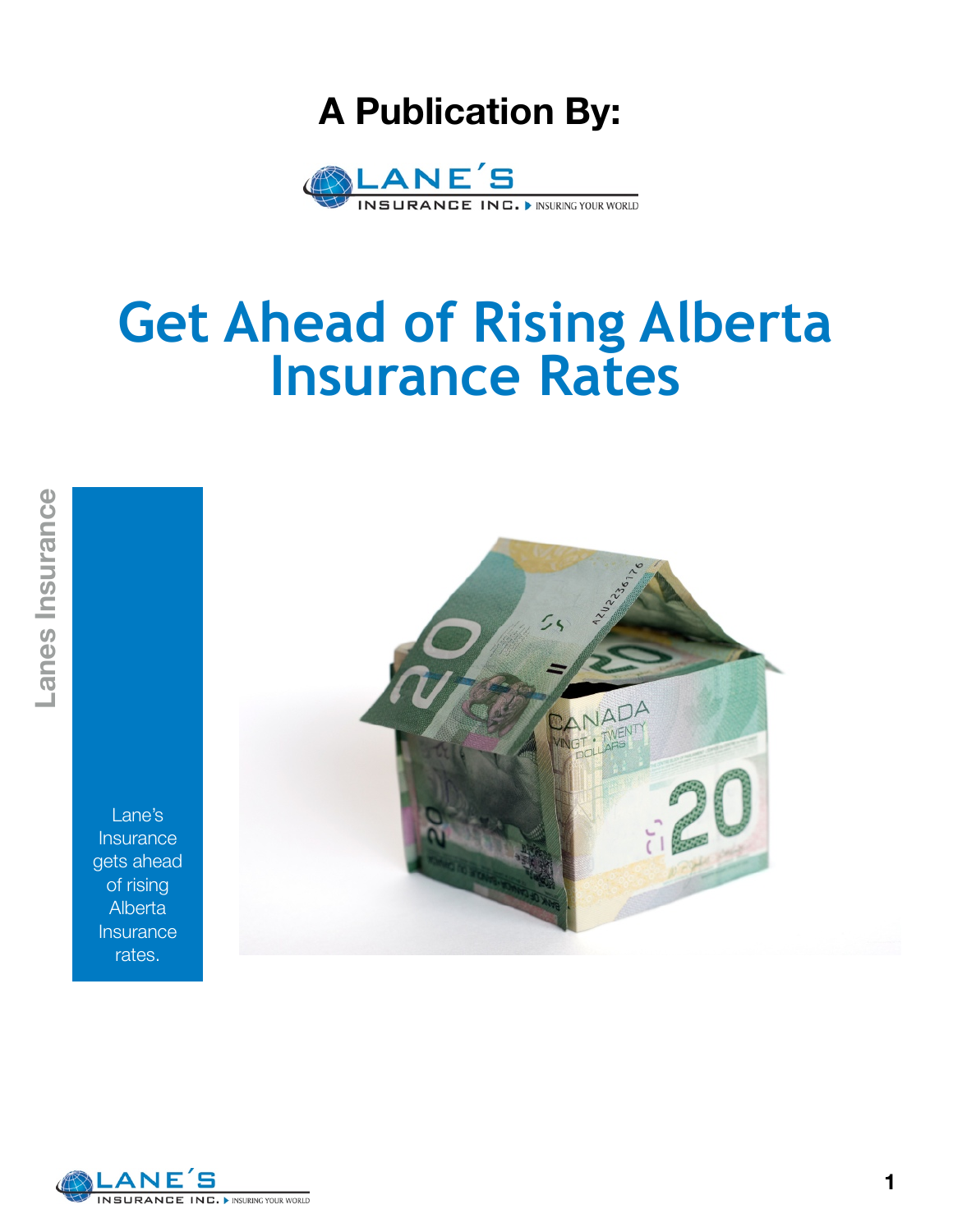### **1 - Get Ahead of Rising Alberta Insurance Rates**

At **Lane's Insurance** we see it as our responsibility to keep you apprised of any upcoming changes in the market that may affect your premiums, and will work with you to help stay ahead of the curve. We are a matter-of-fact insurance brokerage that believes customer service is still important, and our goal is quite simply to get to know you and your insurance needs and ensure your assets are protected.

There have been a number of recent reports in the news and by insurance professionals that indicate Canadians can expect their home and auto insurance rates to rise some time in the near future. Extreme weather across the country in 2012



resulted in massive numbers of insurance claims being paid out, with one single fierce Calgary hailstorm in August accounting for almost half of the \$1.2 billion in claims across the country last year. And there doesn't seem to be a reprieve in sight. The Insurance Bureau of Canada (IBC) predicts the province will endure even more severe weather catastrophes in the coming years. Experts suggest a warming climate will lead to even more frequent severe weather events in the province.

### **2 - Severe Weather Damage Costs Going Up… Especially in Alberta**

On Sunday, August 12, 2012 a wild and hairy hailstorm pounded Calgary with hailstones measuring up to six centimeters in diameter. It has thus far caused \$552 million in insured damage. Claims include roof and water damage to homes as well as millions for damage to vehicles – especially in Calgary's car dealership lots, which saw hundreds of new windshields smashed to pieces.

And another storm that pummeled southern Alberta from Cardston to Nanton on July 26, 2012 cost insurers another \$74 million in claims.

The IBC has reported watching with growing concern what seems to be the more and more common occurrence of extreme weather across the country.

Storms have caused more than \$1 billion of damage annually in Canada for three of the last four years.

Claims are more severe and more frequent, and unfortunately the IBC has warned that insurance customers may soon be feeling the affects. Alberta home insurance companies have been paying out substantially more for claims than they collected in premiums for approximately five years now. When insurance underwriters calculate risk and determine the cost of home and vehicle insurance policies, rates are calculated based on overall losses and then spread amongst many policy holders – regardless of whether or not you have filed a claim.

Using a an insurance broker like Lane's is absolutely your best bet for keeping your premiums as low as possible. As proud members of the [Independent Insurance Brokers](http://livepage.apple.com/)  [Association of Alberta,](http://livepage.apple.com/) Lane's works with numerous [carriers](http://www.lanesinsurance.com/our-carriers.html) to ensure your insurance needs are met. Our pricing is always competitive – if not the best on the market.

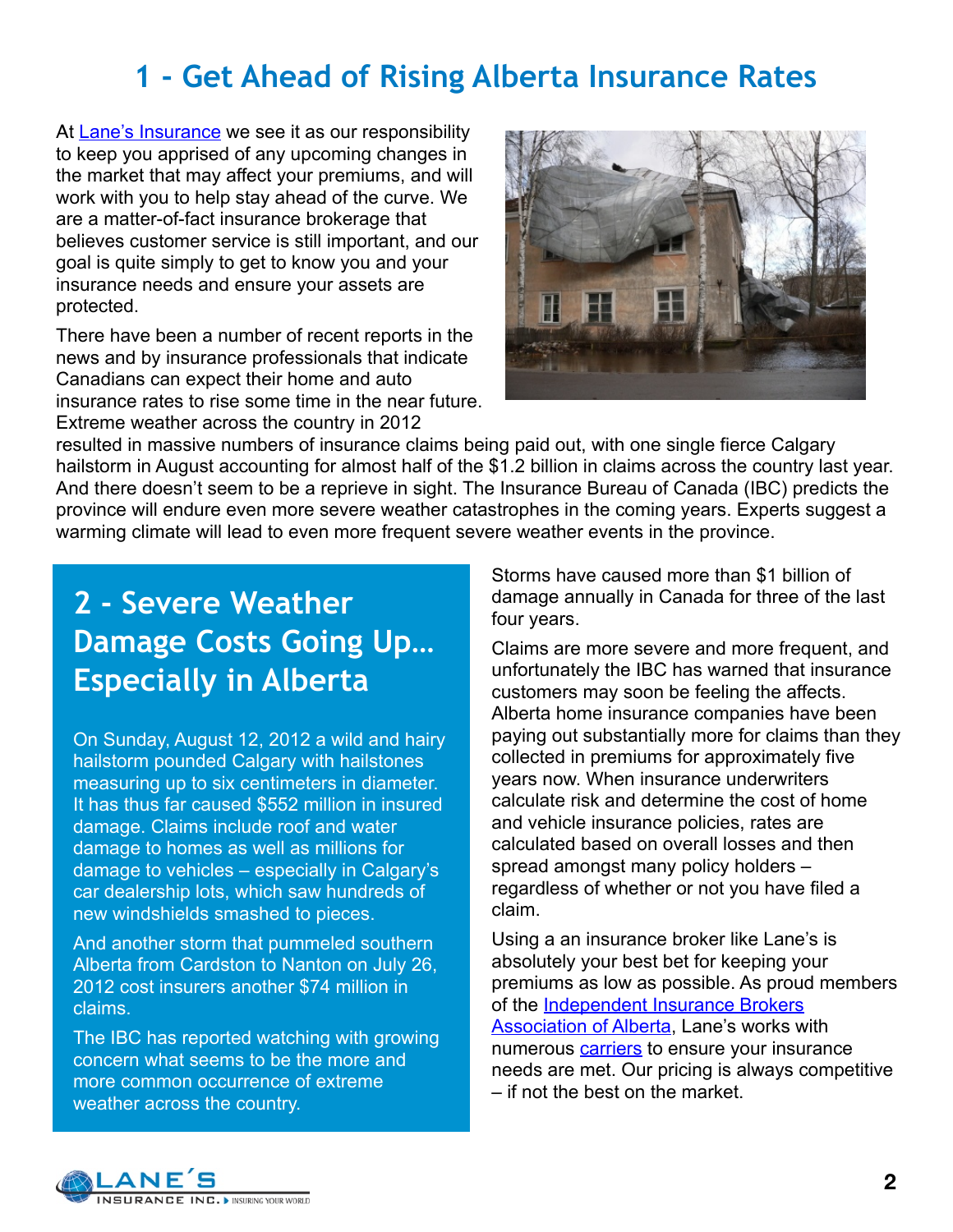#### **3 - Future Weather Expectations for Alberta**

The Institute for Catastrophic Loss Reduction recently suggested that Albertans should expect a 10 per cent increase in the number of severe weather events by 2050. Essentially, the province is warmer than it used to be, which means more hot, sticky days. Although it sounds nice, the added heat will affect a lot more than your tan. More moisture will evaporate out of Alberta's soil, lakes, rivers and wetlands to be suspended in the air in the form of clouds. Once the clouds fill up and become too heavy, it will rain. And rain hard.



Instead of light sprinkles we will see more prolonged downpours. The dry, hard ground will then not be able to absorb precipitation properly and begin to erode, causing landslides and floods.

The Institute also predicted that the warmer weather combined with moisture in the air will increase lightning occurrences by 20 per cent in Alberta. That's a recipe for catastrophe when combined with extremely dry conditions.

**"The likelihood of wildfires such as the Slave Lake disaster in 2012, which caused an estimated \$700 million in damage to the town and surroundings, is then also increased, and the fires will be stronger and move faster."**

**~Chad Mullen, Lanes Insurance**

## **4 - Why Use an Insurance Broker**

As proud members of the Independent [Insurance Brokers Association of Alberta,](http://www.iibaa.com/) Lane's works with numerous [carriers](http://www.lanesinsurance.com/our-carriers.html) to meet your insurance needs while maintaining competitive pricing.

1. You Will Receive Independent, Non-Biased Advice As independent insurance brokers Lane's works with a number of providers but is not affiliated with or beholden to any one. We will ensure complete clarity when it comes to the terms of your coverage, and help customize your policy so that you are getting the protection you require.

2. One-Stop Shopping Visiting Lane's is having one appointment with several different insurance providers at once. Lane's works with dozens of providers and can quickly ascertain which ones will suit your needs best.

3. We Do The Work For You As insurance brokers our job is to negotiate on your behalf. We are always able to secure the most competitive rates and terms that benefit you in the long run.

4. Incentives By using an insurance broker such as Lane's you may reap the benefits of insurance companies vying for your business. Often they offer incentives to win you over, and we are able to access them for you.

5. It's Free! There's absolutely no charge for our services for most home and auto insurance transactions. Like many other professional services such as mortgage broker, insurance brokers are commissionbased and generally paid a finder's fee by the provider when we introduce dependable customers to them.

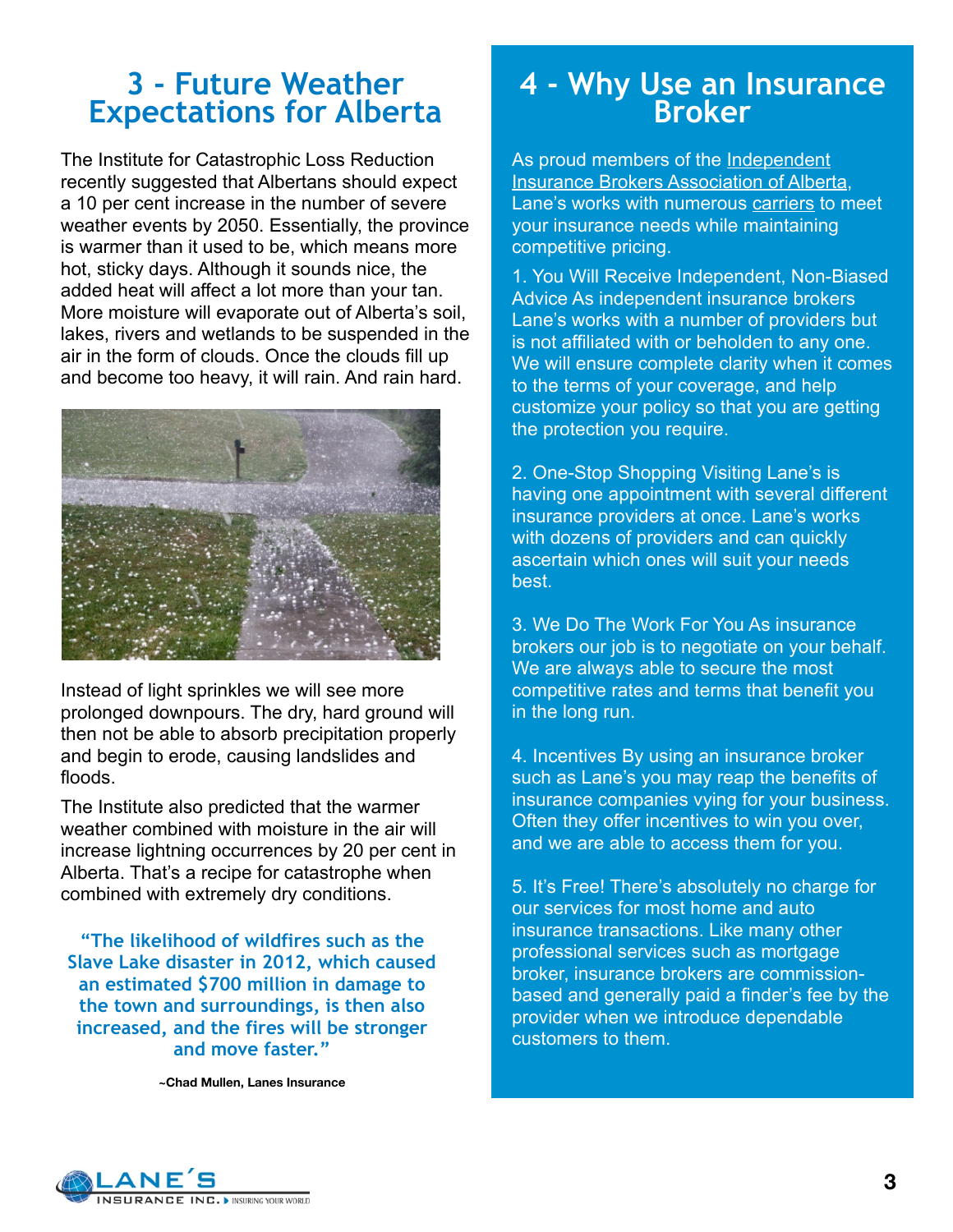#### **5 - Planning Ahead**

Aside from ensuring you have comprehensive home and auto insurance, there are several steps you can take on your own time to prepare for severe weather…and thus limit your losses.

Weather warnings systems are improving in many ways. Weather detectors are using tools like radar to see as far as they can into our weather future, and municipalities are taking advantage of new technologies such as social media to keep people informed about upcoming storms. One way to avoid having to make a claim for hail damage is to keep your ear to the ground and be aware of changing weather conditions.

Individual homeowners can further safeguard their home and valuables by:

- Installing sewer backflow valves.
- Re-caulking windows.
- Fixing improperly graded foundations.
- Ensuring gutters are clear, in good condition, and draining to an appropriate place.
- Repairing or replacing damaged or old roofs.



### **6 - Flood and Sewer Insurance**

Usually caused by floods from heavy rainfalls or sewer backups, water damage accounts for about 40 per cent of all home insurance claims. Home insurance policies in Canada do not automatically



include coverage for these types of occurrences, and considering they are becoming more and more common, Lane's recommends all homeowners add water damage coverage to their home insurance policies.

According to the IBC, water damage accounts for about \$1.7 billion every year in claims. Even if you have been lucky enough to have never experienced a flood or sewer incident in your area, it doesn't mean it won't happen. As our municipalities grow, sewer systems are put under increasing pressure to keep up. When they are overloaded they can "back up" through household sewer lines and into your

basement – causing severe damage. And when it's bitterly cold out Calgarians also often have to suffer through the consequences of frozen water pipes bursting and causing floods as well.

Make your home less susceptible to expensive loss incurred through a flood or sewer backup by never storing valuable items in your basement and ensuring your floor drain is clear of obstructions.

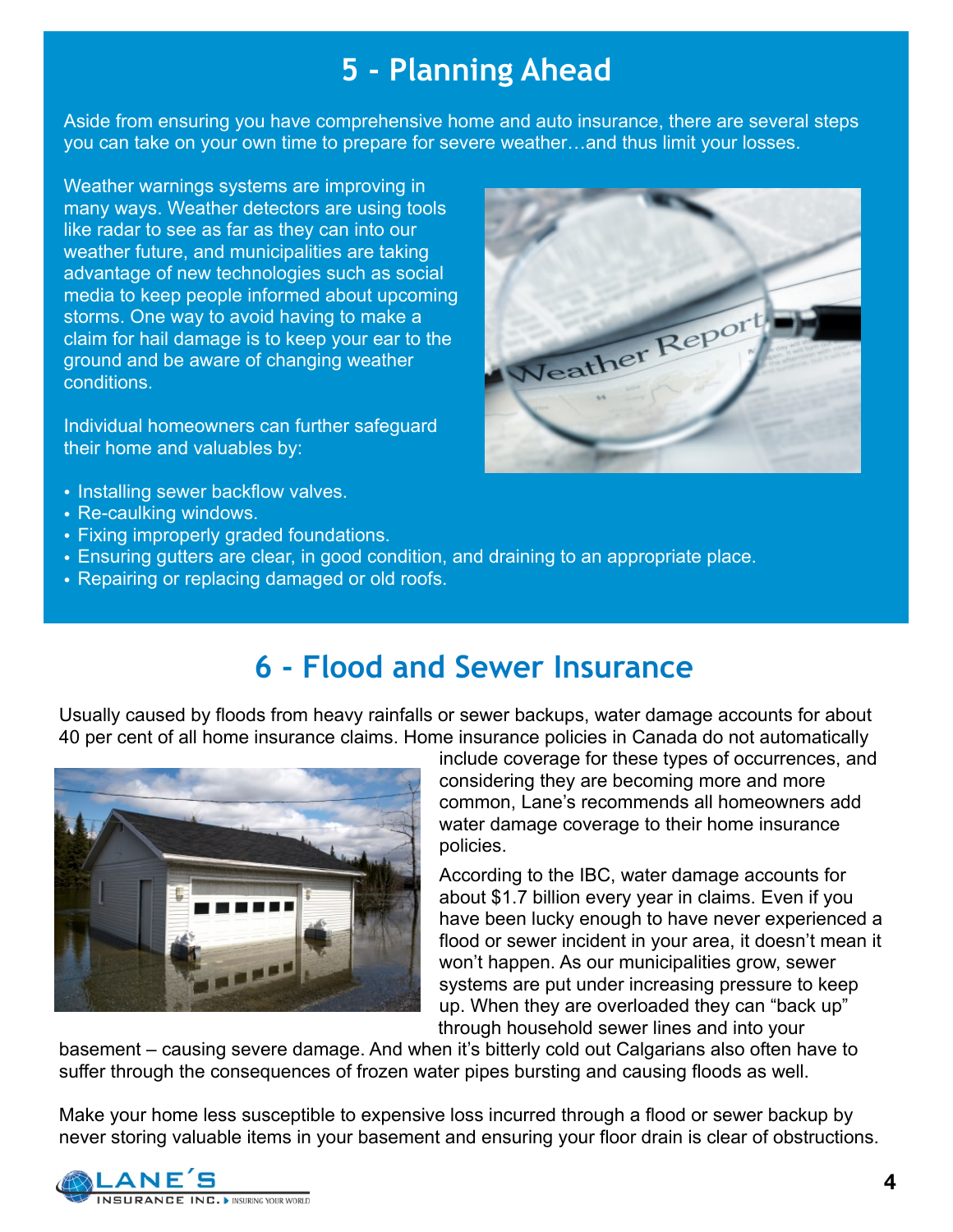# **7 - Aspects of Homes and Property That Can Affect Your Policy**

Properties that have amenities and features that increase their risk for accidents usually incur higher homeowners insurance rates. Homes that have any of the following on their land may be assessed higher than normal.

- Swimming pools
- Guest houses
- **Trampolines**
- Guns
- Home businesses
- Fireplaces
- Exotic pets
- **Treehouses**
- Lack of a fence or fence in disrepair
- Unusually large pathways and driveways

Other factors that may affect your home insurance rates are:

**Age of the home:** Newer homes are generally preferred by insurance companies.

Materials Used Building the Home: Houses built with fire-resistant, eco-friendly and energy-efficient materials are attractive to insurers. They are not only safer, but also tend to easily retain their value long into the future.

**Address:** Homes and automobiles in areas that have high occurrences of burglary are potentially susceptible to higher insurance rates. An easy solution to this problem is to have a security system installed in your home and auto by a known specialist.

**Age of Plumbing and Electric Systems:** Both of these are integral parts of your home that need to be regularly maintained and updated. Older electrical systems can sometimes cause fires, and older plumbing systems can back up and flood your home. Newer systems are preferred due to their added fail-safes.

**Roof Condition:** Those in the roofing business are getting better and better at dealing with Calgary's wacky weather, and newer roofs and getting stronger and more durable. A good roof can save you from myriads of problems, including high heating bills, leaks and mold.



**Outbuildings:** Your detached garage and shed are both property additions that your insurance builder will want to know about in order to make sure you are covered properly in case of a loss. And if you plan to use either to run a business, let your provider know. They will talk you through what your potential perils may be and how you can prepare for them.

**"Make sure you let your insurance broker know about ANY changes or upgrades you may make to your home. This is added value you need to ensure is included in your policy."**

**~ Chad Mullen, Lanes Insurance**